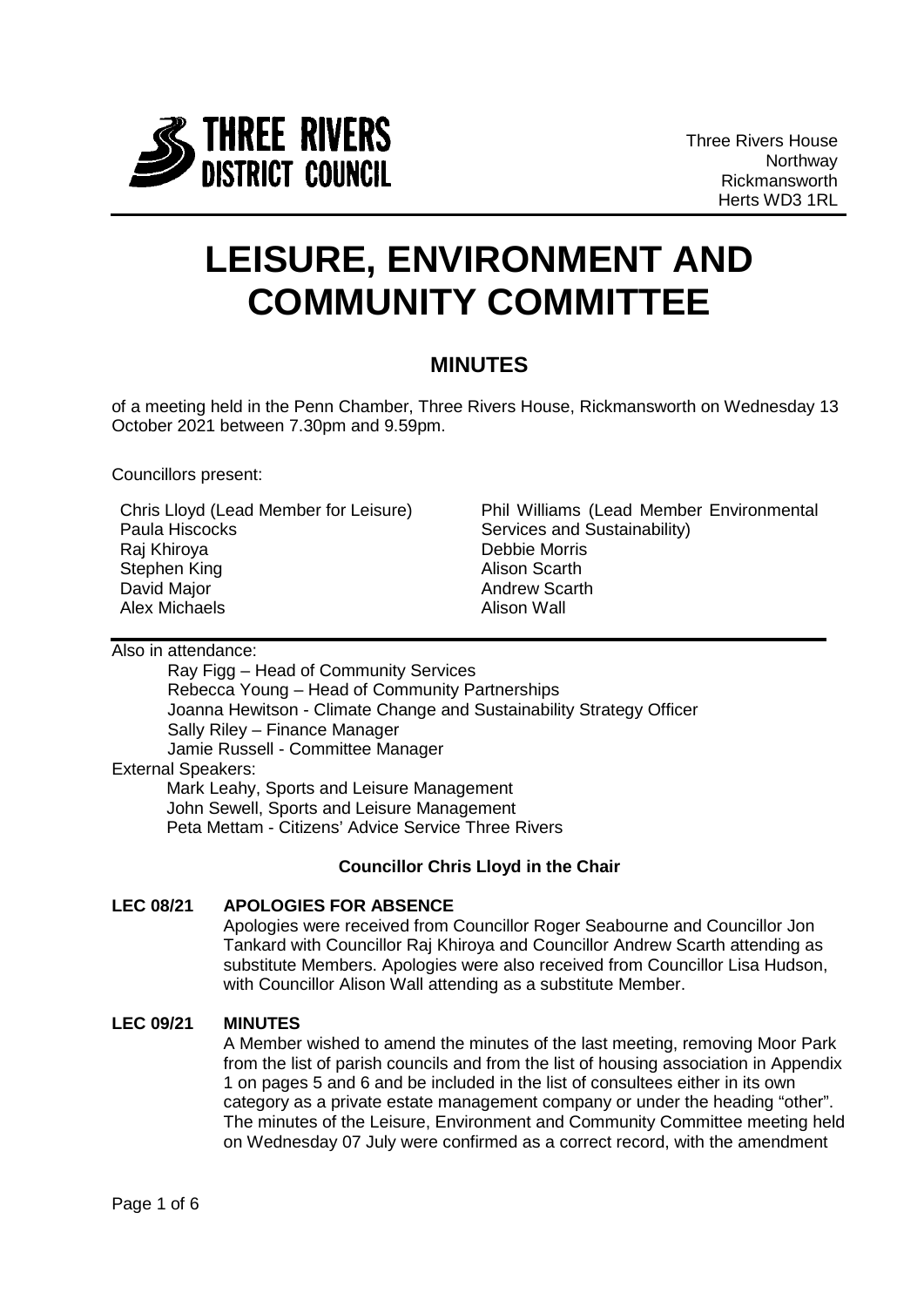noted above and would be signed by the Chair of the meeting when it was possible to do.

**LEC 10/21 ANY OTHER BUSINESS** There was no other business.

#### **LEC 11/21 DECLARATION OF INTERESTS**

Cllr David Major declared a non-pecuniary interest in item 6 as a member of the Citizens Advice Bureau.

# **LEC 12/21 LEISURE FACILITIES MANAGEMENT CONTRACT – SPORTS AND LEISURE MANAGEMENT (SLM) WORKPLAN**

The Committee received the attached presentation from two representatives from SLM, Mark Leahy, Regional Contract Manager and John Sewell, Area Contract Manager who provided the annual presentation to Members to reflect back on the previous 12 months work.

Members asked what was the relationship between Everyone Active and SLM was, were SLM responsible for works that would prevent flooding occurring near Rickmansworth Golf Course, and what healthy products were available to purchase form SLM operated vending machines and were there any plans to increase these products?

It was confirmed that;

- Everyone Active was the customer brand with SLM being the name registered with Companies House.
- SLM was partly responsible for remedial works, some of which had been completed earlier that day in the form of gulley repairs, with other factors currently sitting with Three Rivers District Councils Property Team.
- The slush offered was 100% sugar free, with muesli and granola bars and lower calories or sugar free alternatives to chocolate also available. SLM were also always working with suppliers to offer alternatives to their current range.

Members asked how SLM would cover the financial losses incurred since the impact of Covid-19.

The service provider confirmed that their management contract with Three Rivers District had been restructured to assist SLM, waiving the management fee in the short term to be paid back over the length of the contact. Members asked for details of this.

The Head of Community Services said it was an urgent decision taken in consultation with Group Leaders, and the financial element would be covered in the Budget Monitoring agenda item later in the meeting.

SLM are working with consultants called Carbon Intelligence to guide them down the net zero emissions pathway and have a further meeting with Centrica in late November who may be engaged as the delivery arm of any improvement works identified.

The panels at William Penn are solar thermal panels and are about 80% repaired with the anticipated completion date being the end of November with the delay caused by the availability of key parts. Once the work is complete the panels will assist with the heating of the swimming pool water.

SLM has given consideration to wind power but it is not a priority as far the renewable energy sources go. With the overwhelming majority of our centres being in heavily residential areas and significant infrastructures required to get the amount of energy from wind power that would make a difference it just isn't a logical route to pursue currently.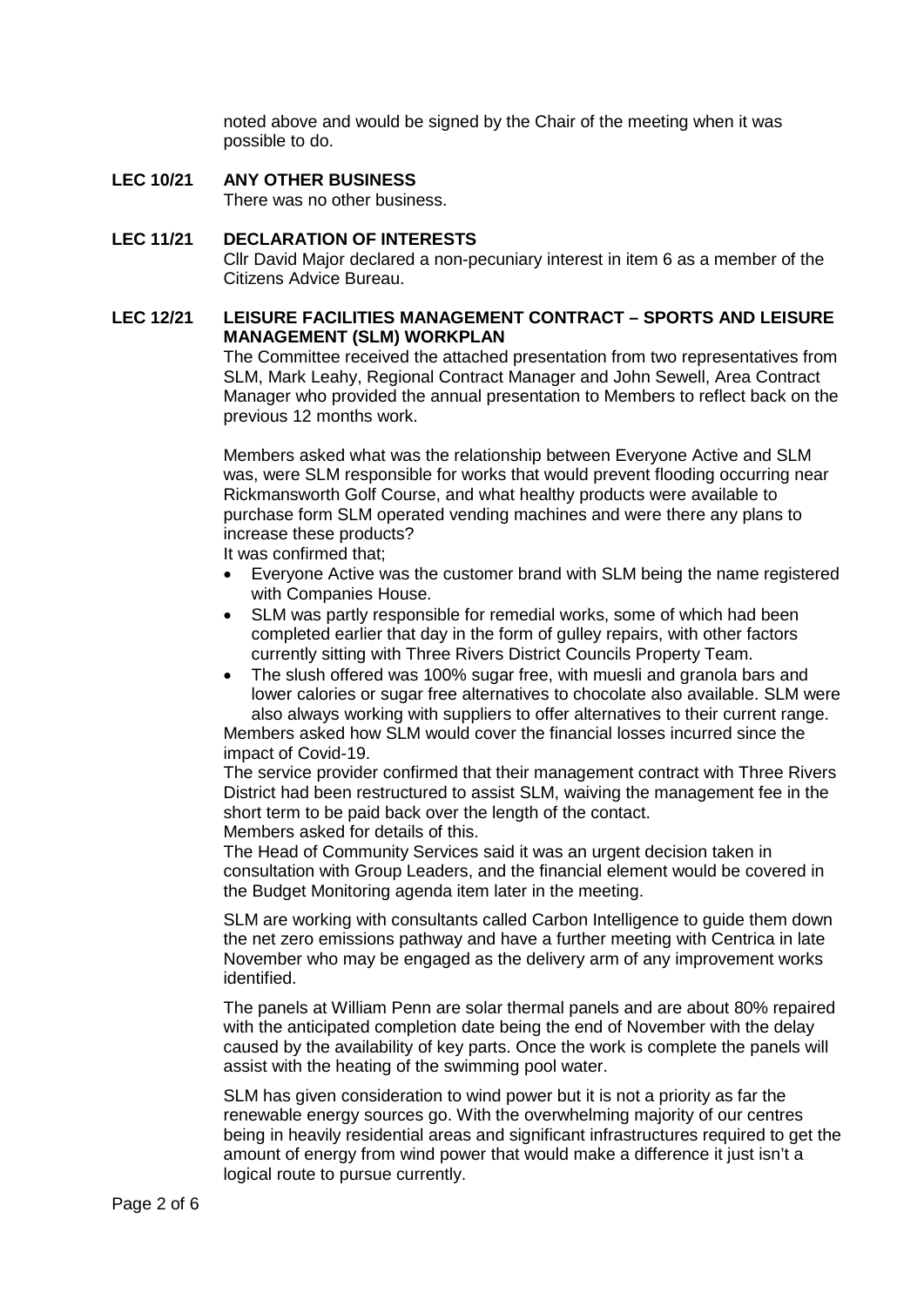Members asked if there were any plans to add electric charging points to the car parks at either centre.

The service provider confirmed that the cabling was there, but there was no plans to add charging points in the near future.

Members asked if the targets numbers of usage presented were realistic. The service provider advised that they may not be, as people will exercise in different ways now, and that the next few months were very important for rebuilding the business.

Members asked what marketing would be done to increase usage.

The service provider said this will include targets advertisement from Facebook and Google, promoting other services to school swimming classes in additional to existing joining offers.

Members asked SLM to consider stop selling bad food from their vending machines and requested what they presently offer.

#### Post meeting note: **Healthy Vend Options**

- Baked Walkers Crisps Ready Salted, Cheese and Onion, Salt & Vinegar,
- Snack A Jack Salt and Vinegar, Sour Cream and chive, Sweet Chilli,
- Eat Natural Bars,
- Yes Bars,
- Sun Valley Nuts,
- Perkier Bars,
- 99% small Nestle bars,
- Juicy Raising and Juicy Apricot
- Bear Yoyo Blackcurrant or Strawberry

#### **Polar Krush – Slush puppies**

All of the flavours have been reformulated without sugar. The range is a guilt-free treat, made with natural colours and flavours, completely allergen free – and sweetened naturally with stevia, meaning almost zero calories.

The Head of Community Services said that while greater choice is a good thing, ultimately it comes down to giving service users a choice. He added that SLM should be doing more in offering a wider selection of healthy options.

Post meeting note: The Head of Community Services will write to SLM asking them to outline what steps they are taking to increase their current offer.

Members asked if the car park at the South Oxhey leisure Centre was too small, given the ongoing issues with off street parking.

The Head of Community Services replied that it was not too small.

Both The Head of Community Services and the service provider confirmed that SLM had put up signs reminding customers of their duty to park safely. The issue has been raised with Regulatory Services and Herts County Council.

A Member commented that there were still a high number of cars parked in the vicinity when the Leisure Centre was closed during the various lockdowns owing to the operation of a nearby car dealership.

#### RESOLVED:

That the 12 month work plan presented by Sports and Leisure Management is noted.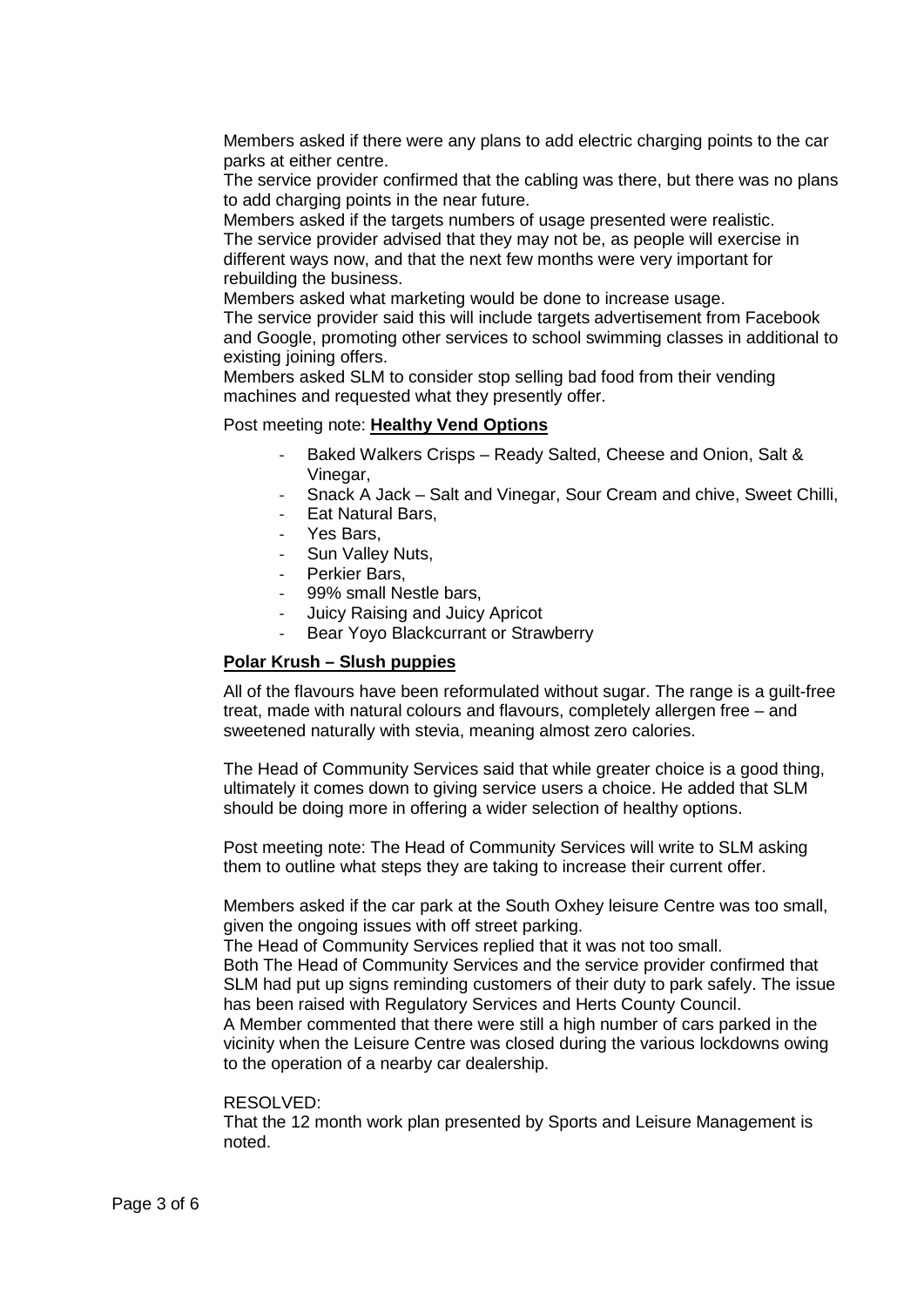#### **LEC 13/21 CITIZEN'S ADVICE SERVICE IN THREE RIVERS ANNUAL REPORT 2020/21**

The Chief Executive of the Citizen Advice Service provided the attached presentation to the Committee highlighting the performance and achievements for the last financial year 2020/21.

Members asked which area of service had seen the biggest increase of cases. The Chief Executive stated this was debt and family law.

Members asked if not having accessible toilets at the centre in South Oxhey was a constraint of the property, or financial.

The Chief Executive stated it was down to the building, but something that would be taken forward in due course.

Members asked if Councillors had been invited to the Citizen's Advice Service's AGM, as a number would be keen to attend, including the Chair of the Council. The Chief Executive said that this had not happened yet as they were wary of numbers, but this would be sent out in due course.

Members asked if the CAS was accessible for those involved in domestic violence.

The Chief Executive said they were still very busy with instances involving family law, and their figures are also echoed by the data received from the police.

#### RESOLVED:

That Members noted the content of the presentation.

#### **LEC 14/21 BUDGET MONITORING REPORT (PERIOD 3)**

The Finance Manager presented the Committee with the Budget Monitoring Report for period 3.

Members asked where the roles of the Parke Ranger at Leavsden County Park and the Biodiversity Officer were funded from, and how was the decision to amend the payment terms with SLM agreed with Members.

The Head of Community Services confirmed the Park Ranger role was funded through existing budgets, as was the Biodiversity Officer, and the amendment to the SLM payment scheme was agreed with the Group Leaders via an Urgent Decision in April 2021.

Members queried the capital figures reported in 2.6 of the report. The Finance Manager said this was due to the phasing of the budget and would likely be seen in the Budget Monitoring report for Quarter 2.

Councillor Alex Michaels departed the meeting at 9.15pm.

Councillor Paula Hiscocks asked for an update on works at the Batchworth Depot The Head of Community Services confirmed that the unit had been built and work to ease concerns put forward by the Environmental Agency in relation to water levels were being worked through, with the project still on track to be completed in this financial year.

#### RESOLVED:

That Members note & comment on the contents of the report

# **LEC 15/21 ANTI-SOCIAL BEHAVIOUR**

The Head of Community Partnerships presented the report and appendices attached to the meeting's agenda.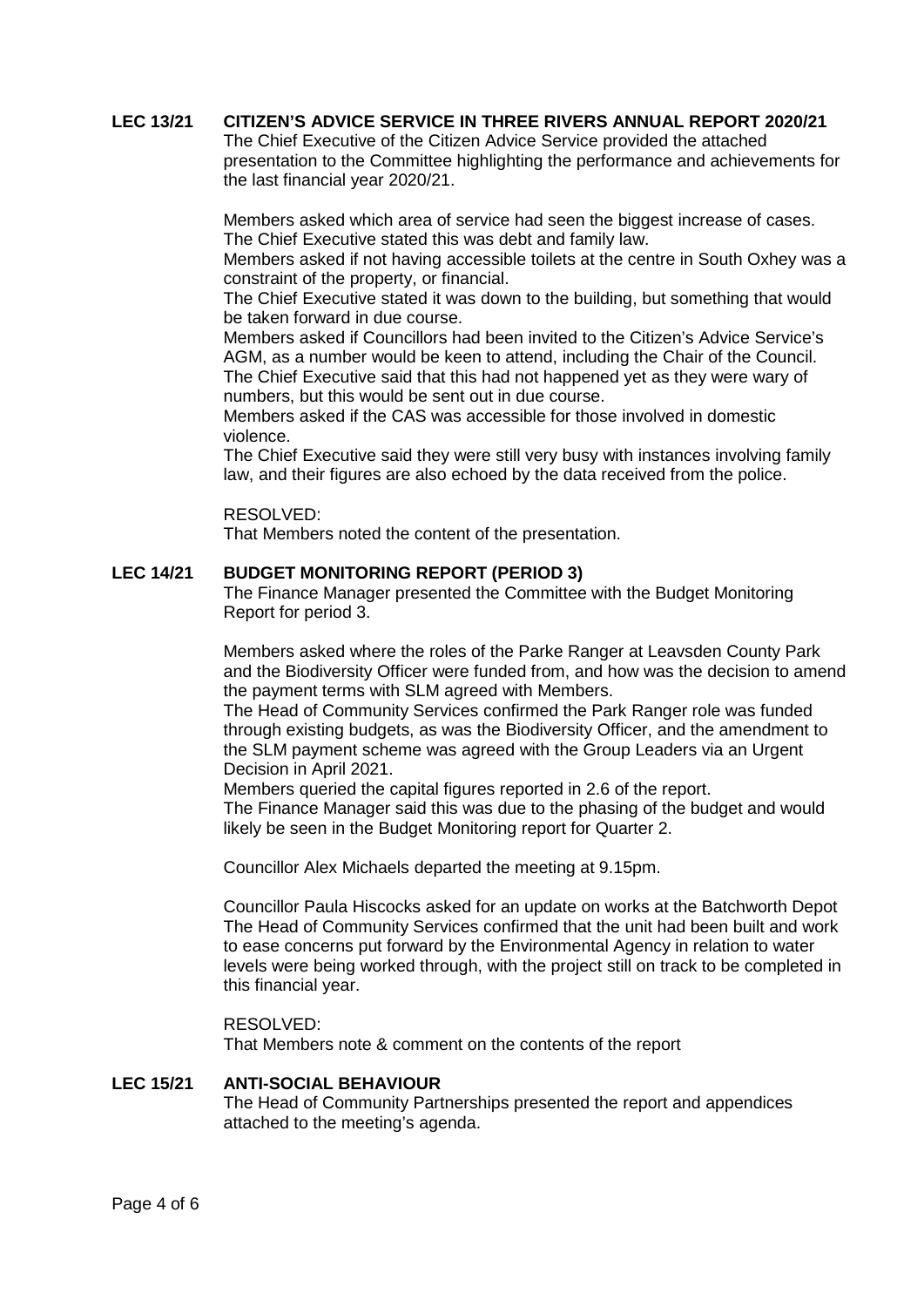A Member was proud of the work that had been done to get to this stage, and congratulated the Officers involved.

Members asked why Parish Councils had not been consulted and could reports of Anti-social Behaviour be made via the Three Rivers District Council website that would result in a log number being issued?

The Head of Community Partnerships said the policy was not out for formal consultation but would be happy to share this with Parish Councils, and would pick up the second suggestion as part of the Customer Experience Strategy when Community Partnerships is reviewed.

Members asked what threshold would trigger a case review.

The Head of Community Partnerships said these thresholds are set within legislation set out by central government with more information being found on our website:

[https://www.threerivers.gov.uk/egcl-page/the-community-trigger-for-anti-social](https://www.threerivers.gov.uk/egcl-page/the-community-trigger-for-anti-social-behaviour)[behaviour](https://www.threerivers.gov.uk/egcl-page/the-community-trigger-for-anti-social-behaviour)

Councillor Andrew Scarth moved, duly seconded by Councillor Chris Lloyd, the recommendations as set out in the report.

On being put to the Committee the recommendations as set out in the report were declared CARRIED by the Chair the voting being 9 For, 0 Against and 1 Abstentions.

#### RESOLVED:

That the Committee makes any further comments on the Three Rivers District Council Anti-Social Behaviour Policy 2021 before ratification by Council on 19 October 2021.

#### **LEC 16/21 DRAFT CLIMATE CHANGE EMERGENCY AND SUSTAINABILITY ACTION PLAN**

The Climate Change and Sustainability Strategy Officer presented the report and appendices attached to the meeting's agenda.

Members thanked the Officers for their hard work on this action plan, and said that as Three Rivers District Council is the lead authority for air quality, having this as a separate heading would have been agreeable. Officers noted that it is a joint theme with Sustainable Travel in the Climate Emergency Strategy and the Action Plan flowing from this.

A Member signposted Members to the full air quality report available on the Three Rivers District Council website.

Members asked if a condition could be added that would prevent Thrive Homes selling properties in receipt of grant funding on the open market.

The Officer confirmed that, for the 120 homes put forward by Thrive Homes there were no plans for disposal and that Thrive Homes expect to retain these properties long into the future.

Members asked why only Thrive Home and Watford Community Housing were included in the grant.

The Officer confirmed this was because no other housing associations returned their requests for contact, and the application process had such short timescales and significant complexity that in order to submit the application a supportive housing association was critical for any chance of success. We are keen to work with more Housing Associations where possible.

A Member extended their thanks to Officers and congratulated them on producing the action plan.